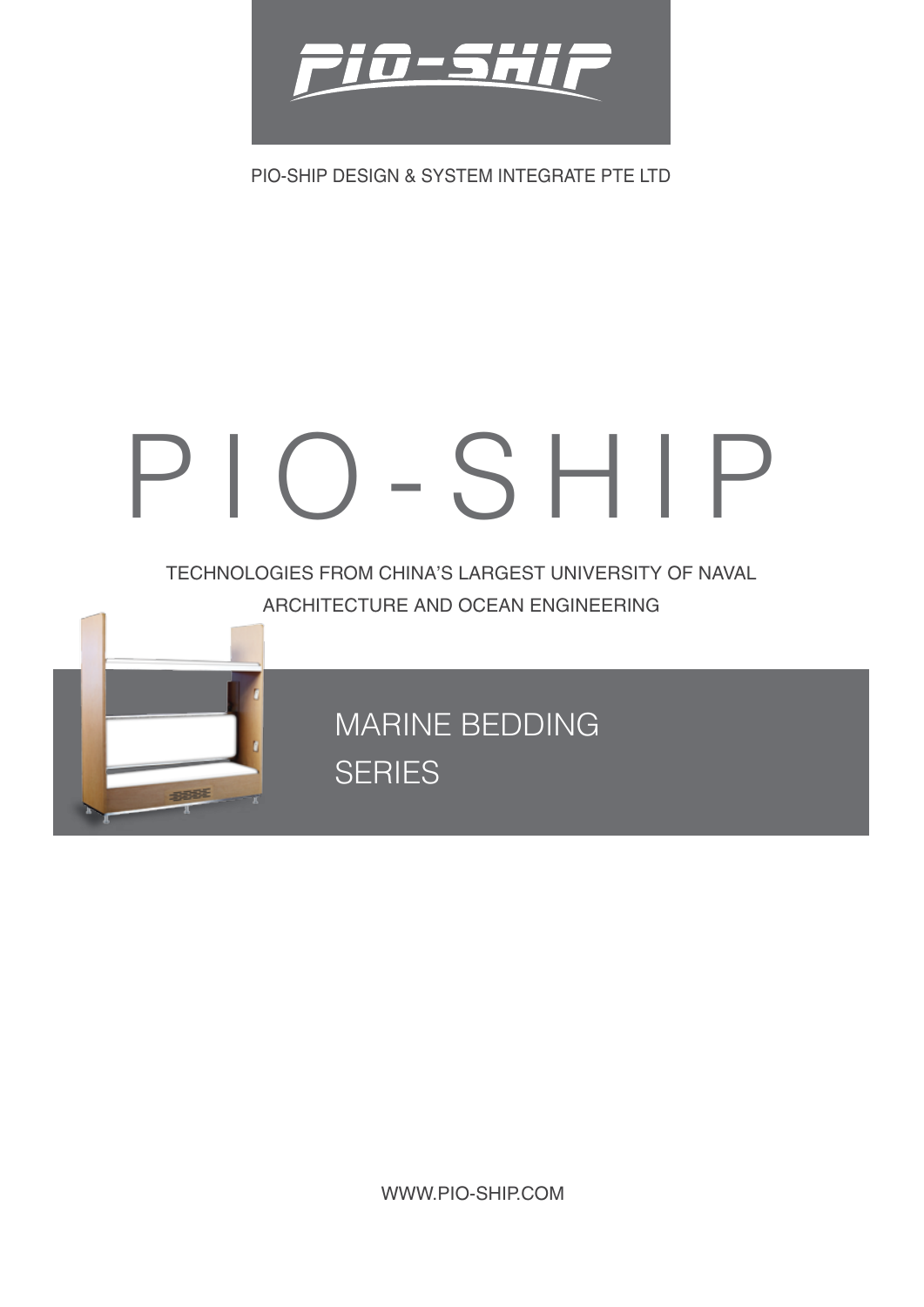

## **Marine Bedding Series**

Our marine bed frames are made out of light weight honeycomb panels. It's characteristic of high bending strength, heat insulation, sound insulation, good fireproof performance and high resistance is perfect for the marine environment. The Marine Bedding Series's products can be use on pleasure boats, yachts, cruise, passenger vessels, hospital ship etc. We supply both ready made and custom made marine bed frame.

Our products are tested and certified by JYCX (Quality Management System Certification), MED, Far East Fire, Naval Medical Research Unit. Various performance test includes Mechanics Performance Report, Micro-arc Oxidation Test Report.

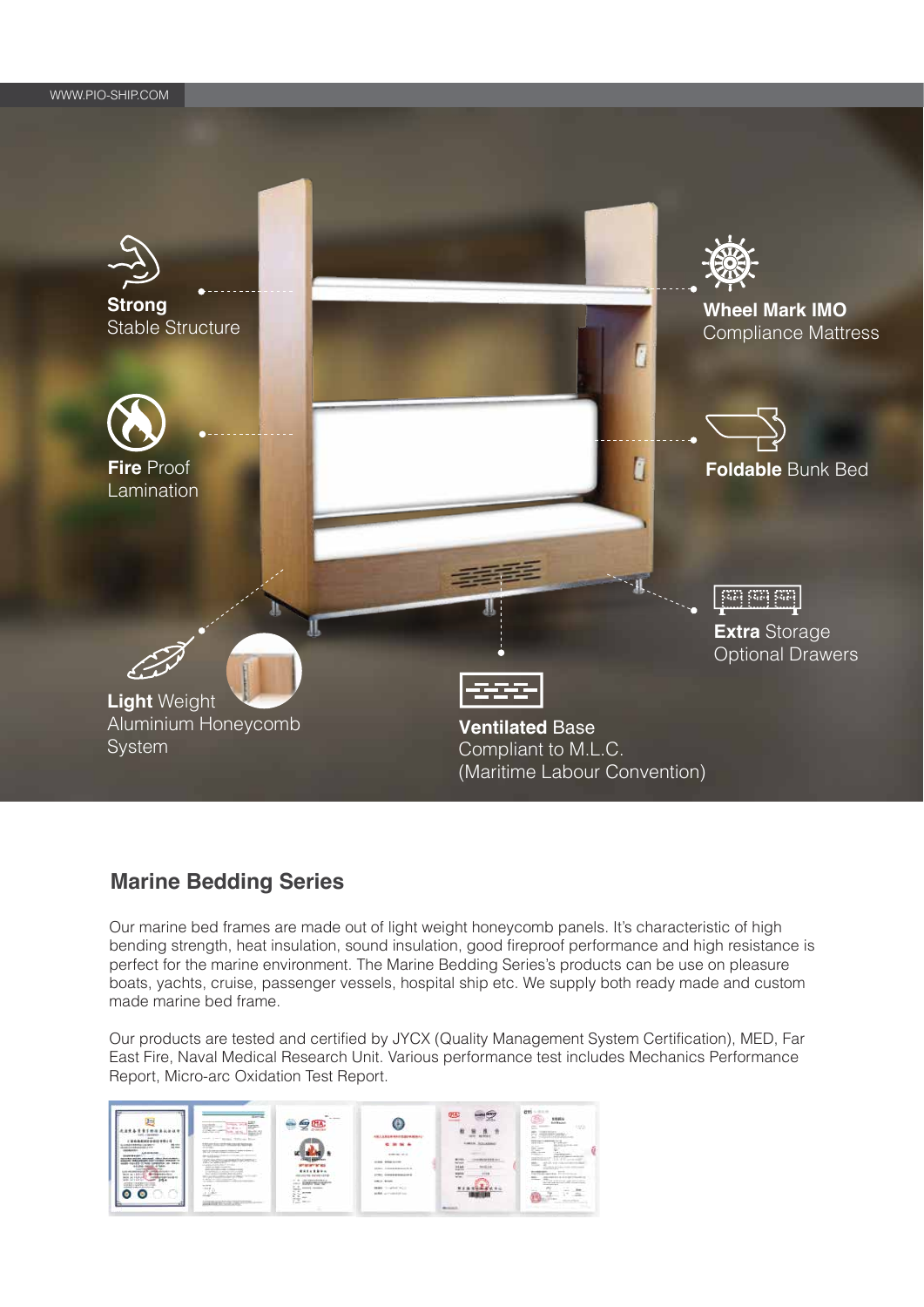# **Cabin Bed Frame Series**



## **Type of Mattress**

Fully IMO compliant Bedding, Blankets, Duvets, Pillows etc. provided for marine & offshore use.

### **Pocket Sprung Mattress**

**Economy Sprung Mattresses**

mg/

 $\circledcirc$ 







Available Depths



'The Crew' - Economy Sprung 'OffShore Rig Mattress' - Source 7 Sprung 'The Offshore' - Economy Sprung (Roll-Pack)





#### **Any Size Available. Most Popular Size:**

| Popular Sizes (mm)                          |  | Popular Sizes (mm)                                |
|---------------------------------------------|--|---------------------------------------------------|
| $L1900 \times W750 \times D$   L2000 x W750 |  | x D                                               |
| $L1900 \times W800 \times D$   L2000 x W800 |  | $\times$ D                                        |
| $L1900 \times W900 \times D$   L2000 x W900 |  | $\times$ D                                        |
|                                             |  | $L1900 \times W1000 \times D$   L2000 x W1000 x D |
|                                             |  | $L1900 \times W1200 \times D$   L2000 x W1200 x D |
|                                             |  | L1900 x W1350 x D   L2000 x W1350 x D             |

#### **The Importance of a Good Nights Sleep**

Poor Mattresses lead to Bad Backs, Injuries, Tiredness and Fatigue; Causing Stress, Inefficient Crew, and Time-Off.